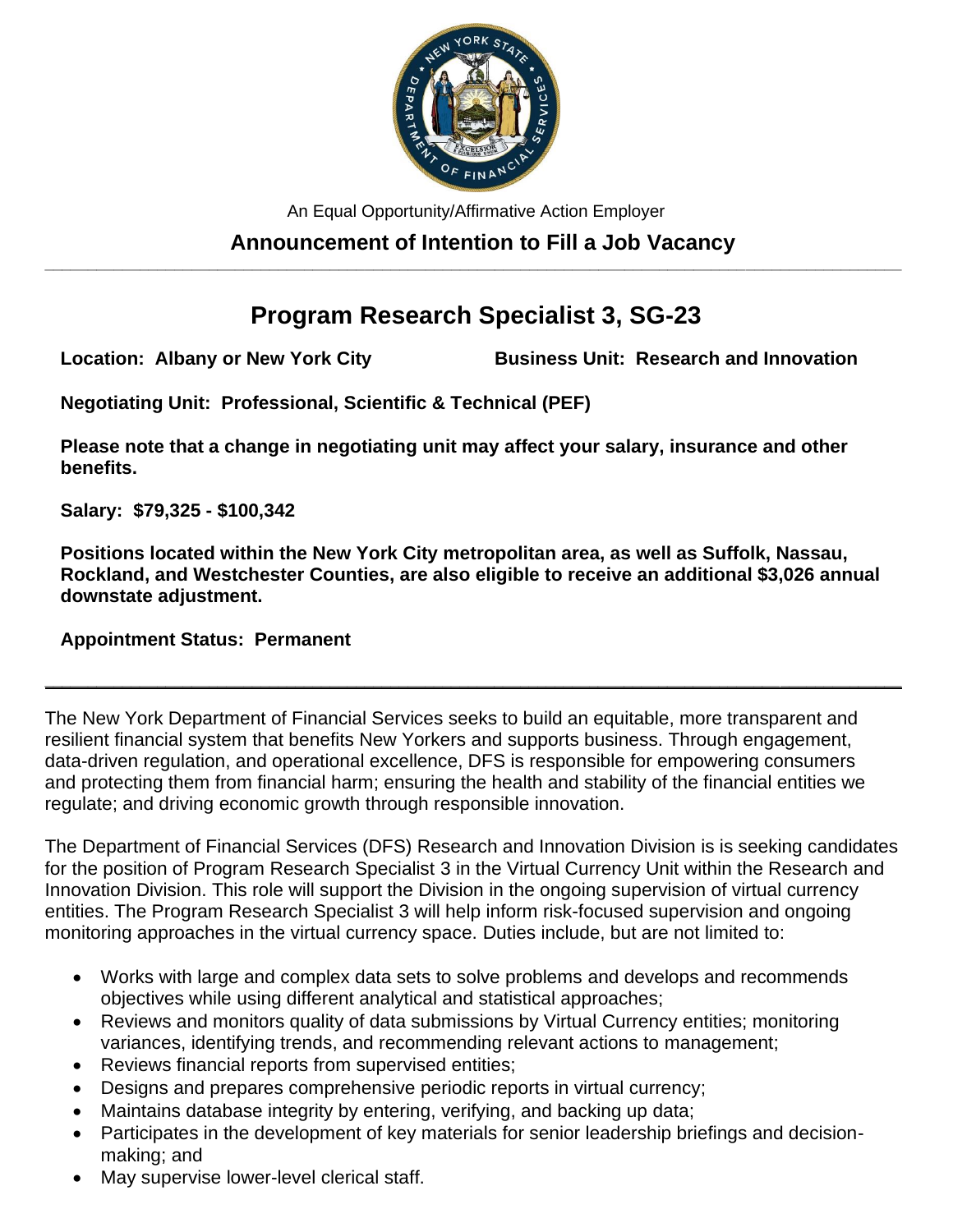#### **Preferred Skills:**

- Minimum of three years of professional experience, financial services experience preferred.
- Fluency in economic modeling, economic impact analysis, and/or financial modeling.
- Comfortable working with large volumes of data.
- Experience with data querying languages (e.g. SQL), scripting languages (e.g. Python).
- Experience with or statistical/mathematical software (e.g. R, STATA) is also preferred.
- Excellent communication skills.
- Highly motivated and effective working autonomously and as part of cross-functional teams.
- Ability to multi-task across projects and detail oriented.
- Bachelor's degree in computer science, data analytics, mathematics, economics, or equivalent technical subject is preferred.

### **Appointment method:**

**List Appointment:** Candidates must be reachable for appointment on the Civil Service eligible list #26- 094, Program Research Specialist 3.

**Transfer:** Candidates must have one year of permanent competitive service in a title eligible for transfer via Sections 52.6 of the Civil Service Law. Information regarding transfer eligibility may be available on the Civil Service Career Mobility Office website at: http://careermobilityoffice.cs.ny.gov/cmo/

*Please Note that under Civil Service Law, an employee cannot have two consecutive upward 52.6 transfers without an intervening eligible list appointment, if such transfers would result in an increase of more than two salary grades.*

**To Apply:** Interested qualified candidates must submit a resume and letter of interest **no later than June 15, 2022** to the email address listed below. Please include the Box # **[Box PRS3-05036]** in the subject line of your email to ensure receipt of your application. **Email submissions are preferred.**

> Nicole Pickel Box PRS3-05036 New York State Department of Financial Services Office of Human Resources Management One Commerce Plaza, Suite 301 Albany, NY 12257 Email: Nicole.Pickel@dfs.ny.gov Fax: (518) 402-5071

## **All candidates that apply may not be scheduled for an interview**

**AMERICANS WITH DISABILITIES ACT: REASONABLE ACCOMMODATIONS:** Under the Americans with Disabilities Act (ADA), the Department of Financial Services is required to provide reasonable accommodation for known physical or mental limitations of an otherwise qualified applicant with a disability if an accommodation would enable the applicant to perform the essential functions of the job. If the accommodation would constitute an undue hardship on the operations of the agency, the agency is not required to provide it.

Pursuant to Executive Order 161, no State entity, as defined by the Executive Order, is permitted to ask, or mandate, in any form, that an applicant for employment provide his or her current compensation, or any prior compensation history, until such time as the applicant is extended a conditional offer of employment with compensation. If such information has been requested from you before such time,